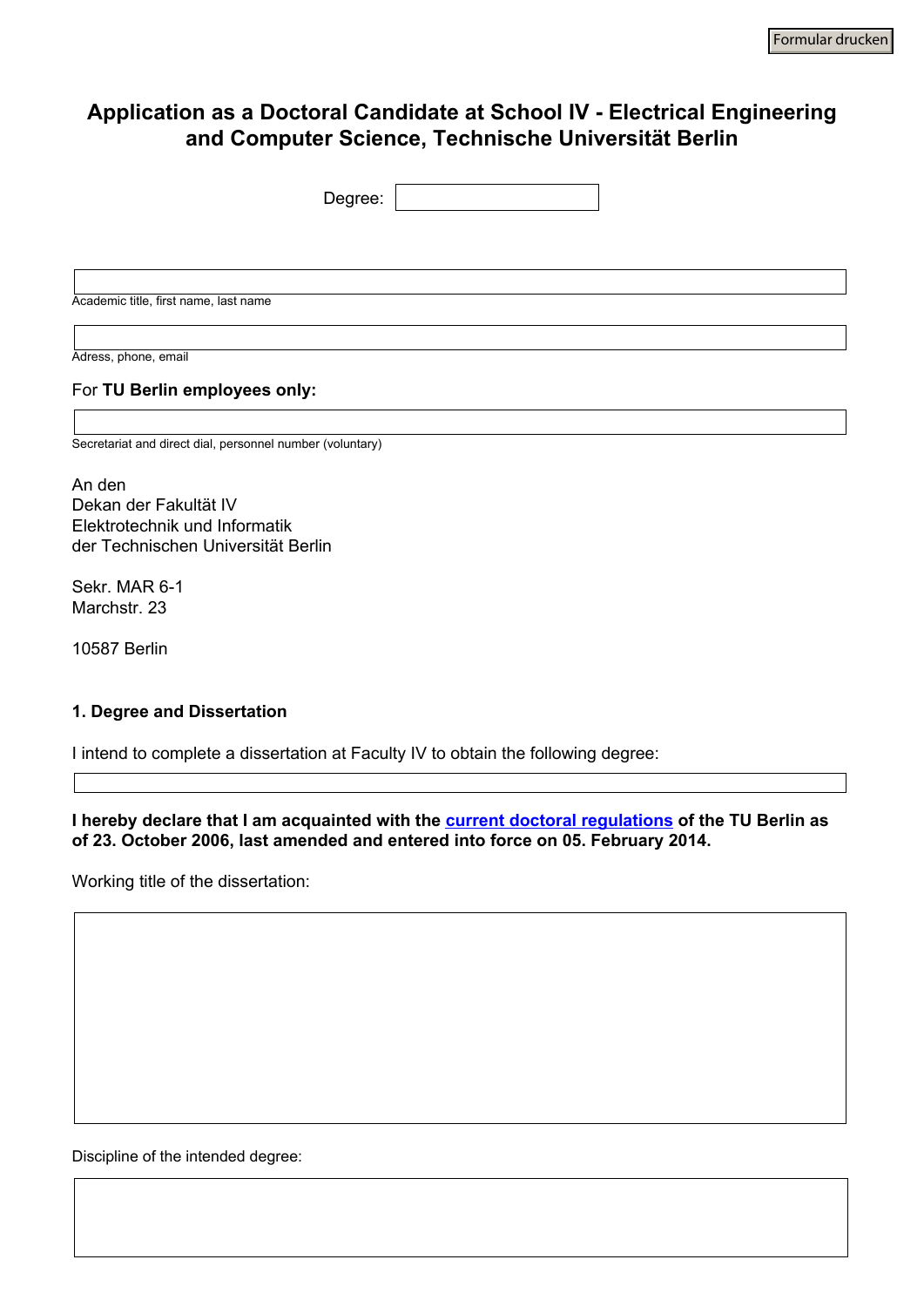#### **2. Work plan and time schedule**

Planned duration of the Dissertation (in month)

An outline of the topic as well as a preliminary workplan are attached

# **3. Supervision of the dissertation**

Title, first name, last name of the supervisor

Date, signature of the supervisor

### **4. Application to write the dissertation in a foreign language (other than English)**

I intend to write the dissertation in the following language:

Please state your reasons:

#### **5. Previous university studies**

I have completed the following university degrees (starting with the highest degree). Please use a separate sheet for further degrees

| Course:      |  |
|--------------|--|
| Minor:       |  |
| Degree:      |  |
| Institution: |  |
| Course:      |  |
| Minor:       |  |
| Degree:      |  |
| Institution: |  |
|              |  |

#### **6. Signature**